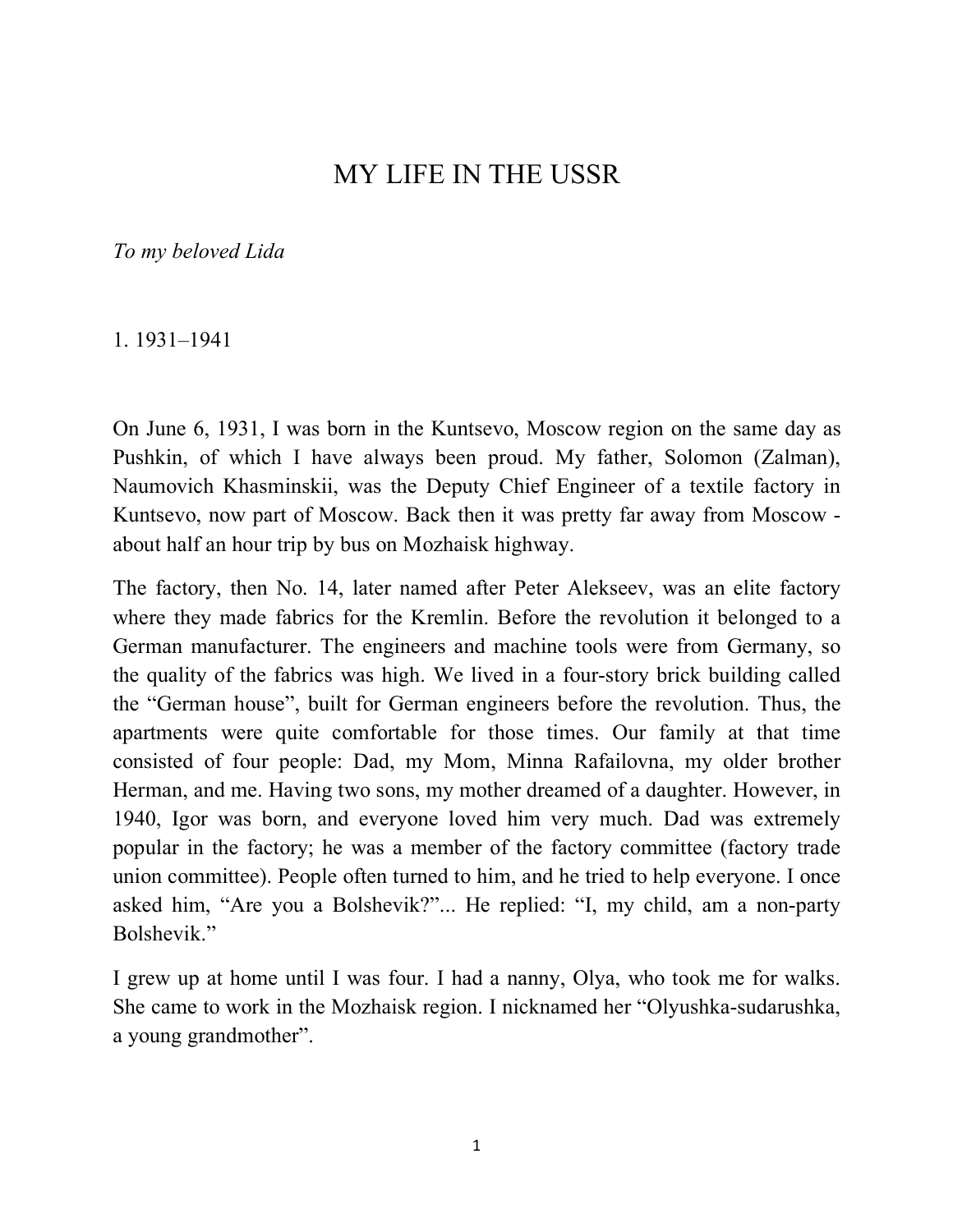At the beginning of the war, she went back to her family where Germans occupied the village, and she was killed.

In my early childhood, I enjoyed learning to read and count. I remember, at the age of four, I played with cubes with letters and, playing, typed the word VOROSHILOV, last name of a famous military officer at the time. Mom saw this, threw up her hands, and ran to a neighbor to boast. They both praised me, so I remembered this incident.

In 1935, I went to a preschool at a factory where my mother worked as a teacher. The school was excellent, and the Director was Zinaida Gavrilovna Ordzhonikidze, the wife of the popular People's Commissar of Heavy Industry Sergo Ordzhonikidze. However, everything changed in 1937. Zinaida disappeared and we read in the paper that Sergo had died of a heart attack. Much later we learned about Stalin's mass repression, about Sergo shooting himself instead of waiting to be arrested. At the commemoration ceremony for her husband Sergo, Zinaida ran screaming up to Beria, Chief of the Soviet Security. She shook her fists at him while making accusations. After that she never returned to work, and we later learned she had been sentenced to ten years in the camps. The situation at my school deteriorated sharply, and my mother left her position and took me with her.

I began to read books and even tried to write poetry. I only remember the beginning of one of them: Spring is coming, and the bees are already collecting honey.

In 1939, I went to school #1 in the city of Kuntsevo. Our teacher was Donna Naumovna, a particularly good person and an excellent teacher. I studied with great enthusiasm and joined an amateur group of actors. In 1941 we took part in the district review of amateur performances, won, and were nominated for the regional review, which took place on Sunday, June 22, in the Column Hall of the House of Unions. We gathered at the local club "Zavety Ilyicha" at 8 am and waited for the bus that was supposed to take us to the House of Unions. However, the bus did not come, and at noon, it became known that the war had begun, as reported by Molotov on the radio.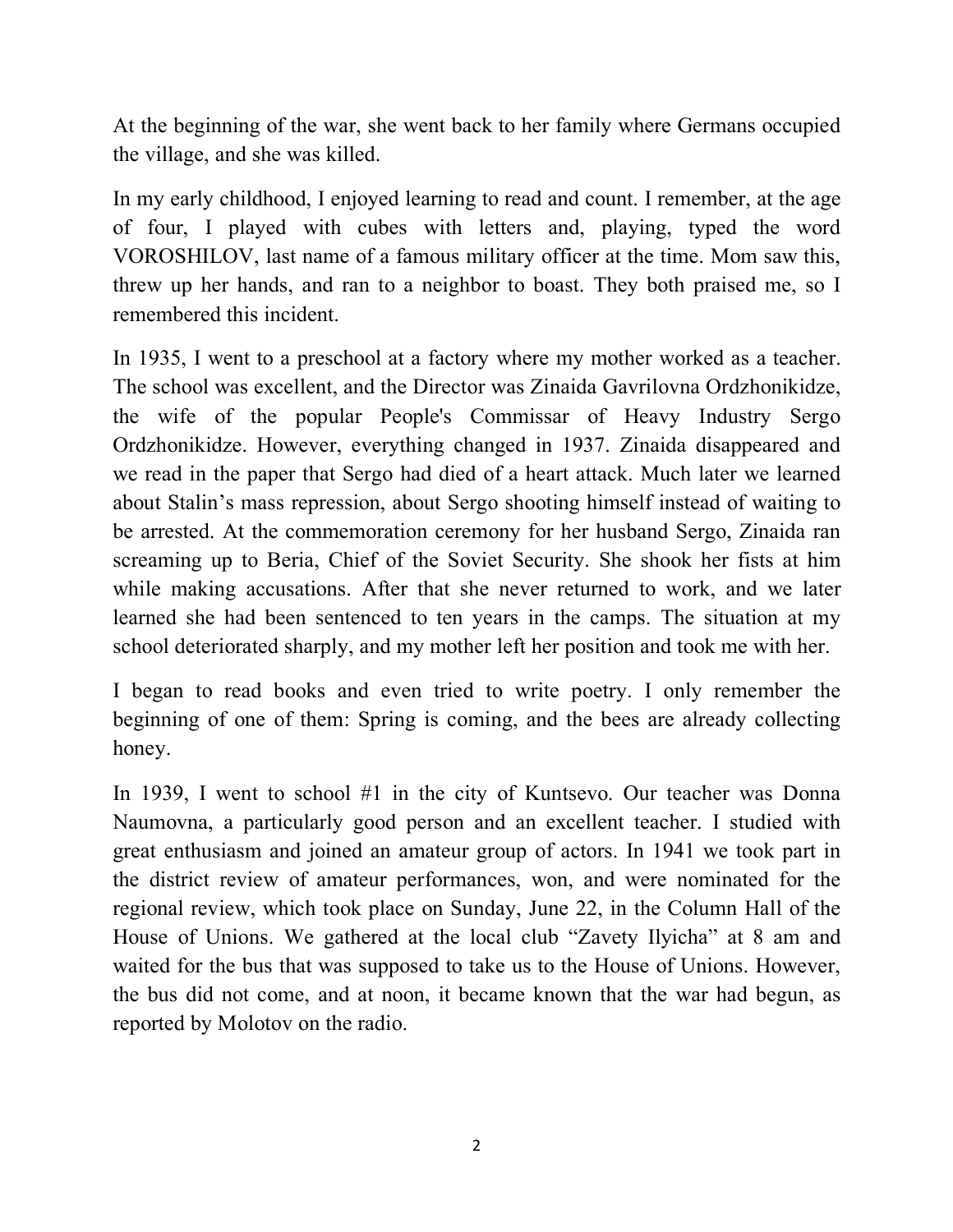## 2. 1941–1945

The war drastically changed our lives. Almost every day, there were air raids, and we spent a lot of time in bomb shelters. The Germans advanced quickly. Dad was afraid for us. He decided to send my mother and me to Kazan, where his halfbrother Miron, his mother's son from his first marriage, lived with his family. However, in Kazan, they were not very friendly. They offered us a room to rent in the village. Mom rented a room in the village of Tetyushi on the banks of the Volga river. Dad stayed to work at the factory in Kuntsevo, and he had a special dispensation according to which he was not subject to conscription. He sent us the bulk of his salary, so he lived from hand-to-mouth, but we only had enough money to buy dependent cards, used for bread, fats, and sugar and to pay for housing. Mom learned to make potato pancakes - cakes from potato peelings, which replaced bread and was not enough. It was difficult for everyone, but especially for Igor, who was one and a half years old.

Very soon, dad realized that we could not survive this way. He wanted to be transferred to a textile factory east of the country. He succeeded and was sent to a textile factory in the city of Biysk, Altai Territory. Dad came to Kazan for us, and we all went to Novosibirsk. We rode in a booth with bunks, a freight car adapted for transporting people. There was an iron stove in the middle of the vehicle. There was no toilet, but the train often stopped, and people left the carriages when needed. Once when I had to go out because of great need, the train suddenly started to move. I stretched out my hands with my pants down, my dad picked me up, and I found myself in the carriage without pants amid general laughter. I think that if it were not for my dad, I would have disappeared. The place was wild with forest all around. Our train journey took seven to ten days.

In Novosibirsk, we stayed with my father's brother. They were a perfect family and cared for us, although we arrived dirty, hungry, and with lice. Soon their sons, Gena and Borya, had lice, so we all fought the lice together. Dad went to Biysk to get a job and an apartment and furnish it. Then, we arrived in Biysk, and it seemed that now everything would be fine; but it was not.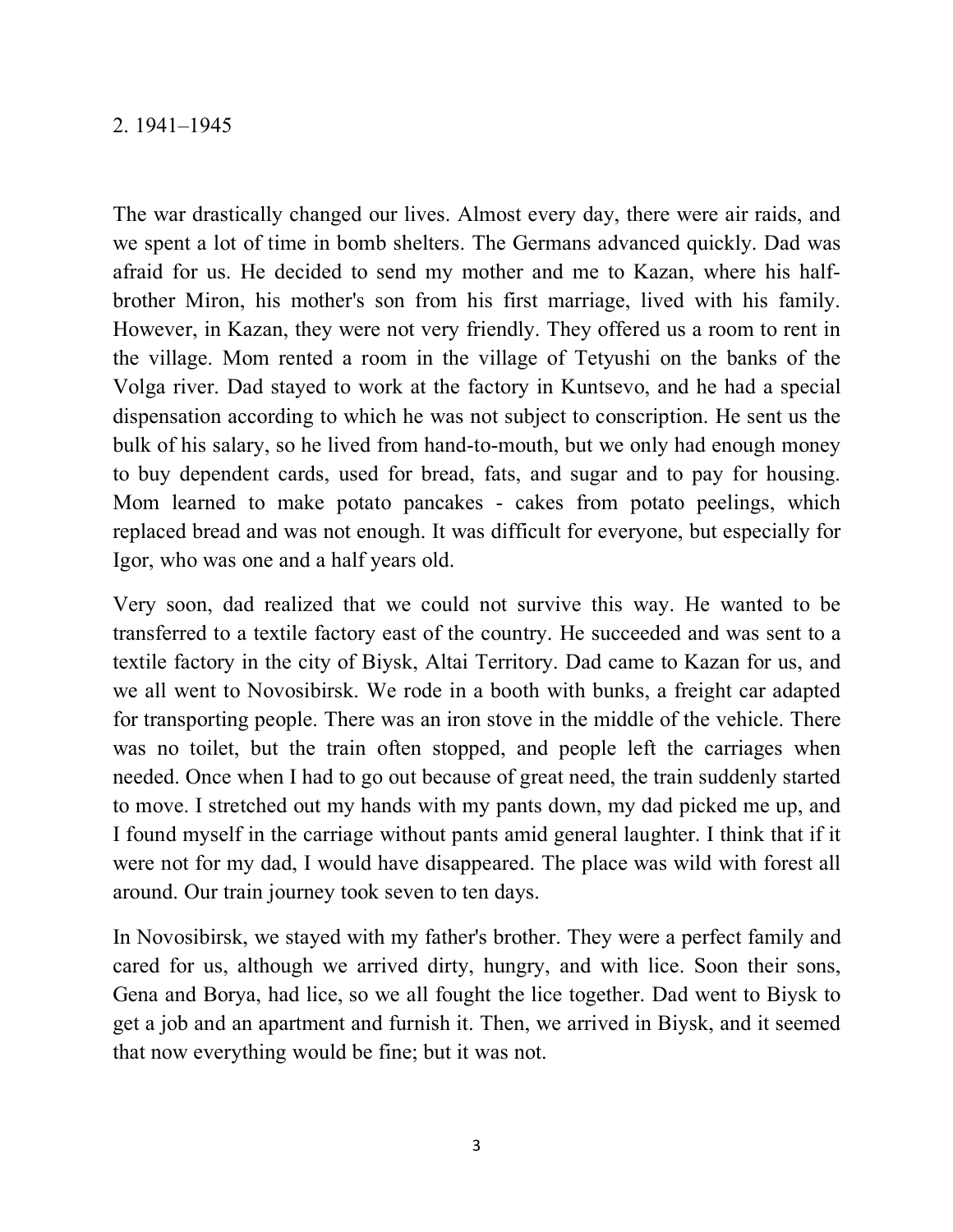Soon, a campaign was announced to create a volunteer Stalinist division of the Altai and Siberians. Disorder came to the factory. Dad was summoned to the party committee and offered the opportunity to apply for admission to this division. He explained that he had three children, the youngest of whom was one and a half years old, and he was the only breadwinner. They told him that if he signed up as a volunteer, they would take care of the family. However, if he did not sign up, they would remove his dispensation and mobilize, and no one would take care of the family. It was a gross deception, but my father had no choice and agreed. He was sent to the front near Moscow, between Vyazma and Rzhev, and we were immediately evicted from a separate two-room apartment into a communal room. We were left without any means of subsistence. To buy groceries with ration cards, my mother handed over all her jewelry to the pawnshop. She wrote to her sisters Betya and Nyura about her plight. Soon Betya, Berta Rafailovna, sent a reply. She invited us to move to the city of Tomsk.

First, we often received letters from my father. He expressed his indignance at the factory bosses' vile behavior. He also reminded us to remove the potatoes, which he and I planted on the site allocated by the factory. He wrote that, as a literate person, he was put on paperwork duty. He made lists of available soldiers and regretted that he could not participate in military exercises.

Betya and her husband, Uncle Yasha, Iosif Grigorievich Ravkin, worked at the Institute of Psychiatry of the Ministry of Health of the RSFR on Poteshnaya Street in Moscow. He was a Department Head, and she was a PhD researcher. During the war, their institute was evacuated to the outskirts of Tomsk, to a village called Psychiatric Hospital. There was indeed a large psychiatric hospital, that a military hospital had occupied during the war. Uncle Yasha was a prominent psychiatrist. In particular, he invented an extremely popular medicine that was named after him, Potion of Ravkin. Betya and Yasha did not have children, but my grandmother, Maria Osipovna, lived with them.

Soon after receiving the letter from Betya, my mother, Igor, and I went to Tomsk. Herman, who at that time was 17 years old, stayed in Biysk for a while. The potatoes planted on the site had not yet grown. They were of great value at that time, and we could not abandon those potatoes. Herman stayed in Biysk to harvest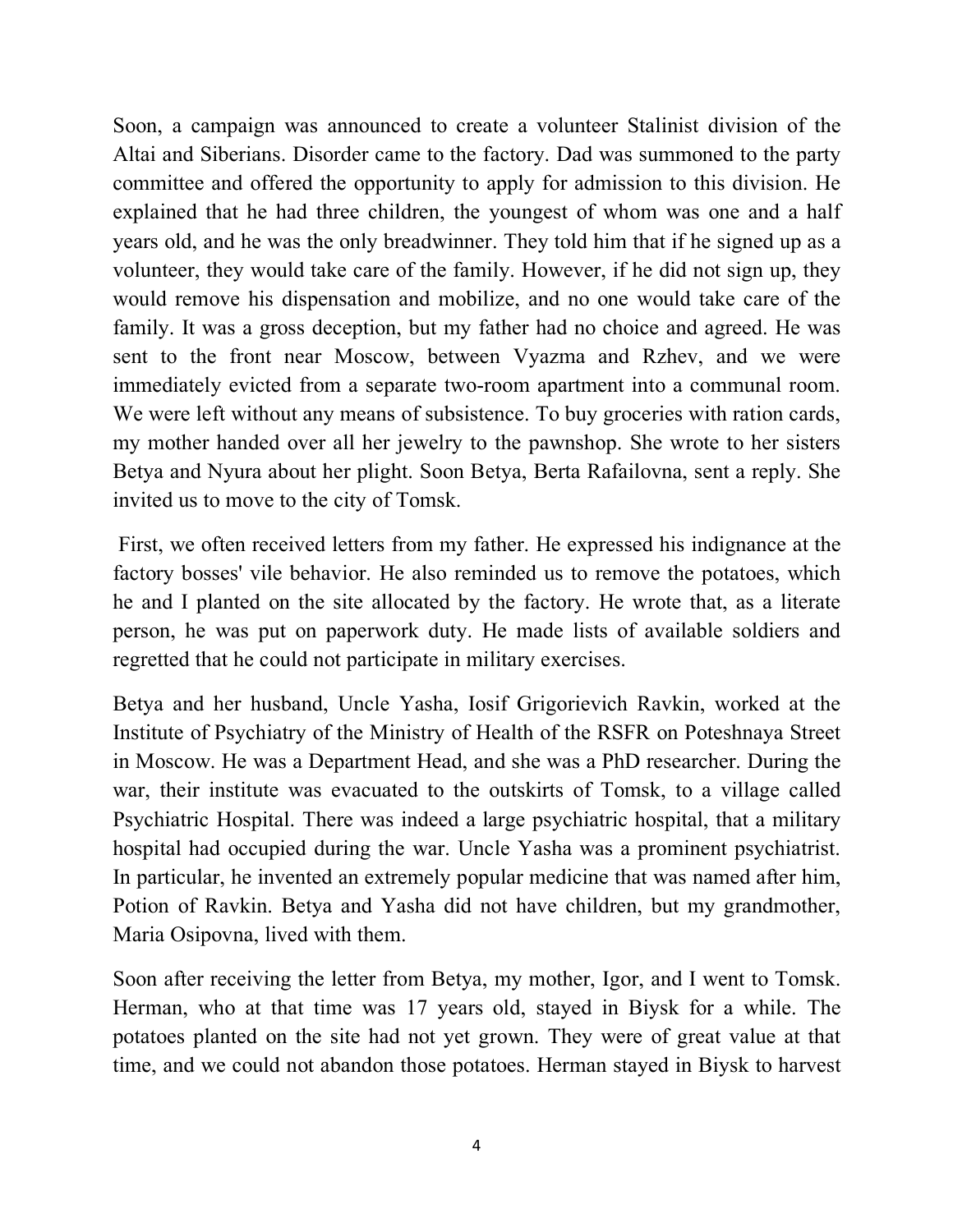potatoes and sell them. Afterward, he came to Tomsk at the beginning of the school year.

I remember how we went to Tomsk: my mother with a suitcase and Igor in her arms and me with a bag in which there was a big jewel - a live chicken. Mom bought this chicken at the market in Biysk. It laid an egg every day. These eggs were very valuable. In Tomsk, we were greeted with joy. There was no more hunger; Betya and Yasha were like second parents for us. I went to school there, played outside with other children, and sometimes attended concerts given by visiting artists for wounded soldiers. I especially remember the concert of the young Claudia Shulzhenko.

We were distraught that there had been no letters from Dad for a long time. In the winter of 1942–1943, my mother received a notice that Father had died in a battle near the village of Sychevka, between Vyazma and Rzhev. It was a huge blow. My Mother often cried, trying to hide it from the children. The government began to pay penny pensions as she was a widow of a private and mother of two minor children (Herman became an adult in April 1943).

In the summer of the same year, after graduating from school, Herman was drafted into the army and sent to an artillery school. From 1945, he served in the army in Germany until demobilization.

Later, in the 70s, my mother, Igor, and I went to look for my father's grave in Sychevka. We did not find any graves but found only a mass grave in the neighboring village of Toropchino. On the obelisk of this mass grave were the numbers of those military units whose soldiers were buried there. The number of units was huge, which testified to the enormous losses in these places.

Our lives in Tomsk were relatively prosperous. Betya and Yasha sometimes allowed us to buy pinecones so we could snack on pine nuts.

In the winter of 1943-1944, the Institute of Psychiatry returned to Moscow, and we came back too. Instead of an apartment, my mother was given a room in the same house in Kuntsevo and settled there with Igor. I stayed with Betya and Yasha in their apartment in Moscow on Frunze Street (now Znamenka). The house had three levels and was located in the back of the courtyard, opposite the new building of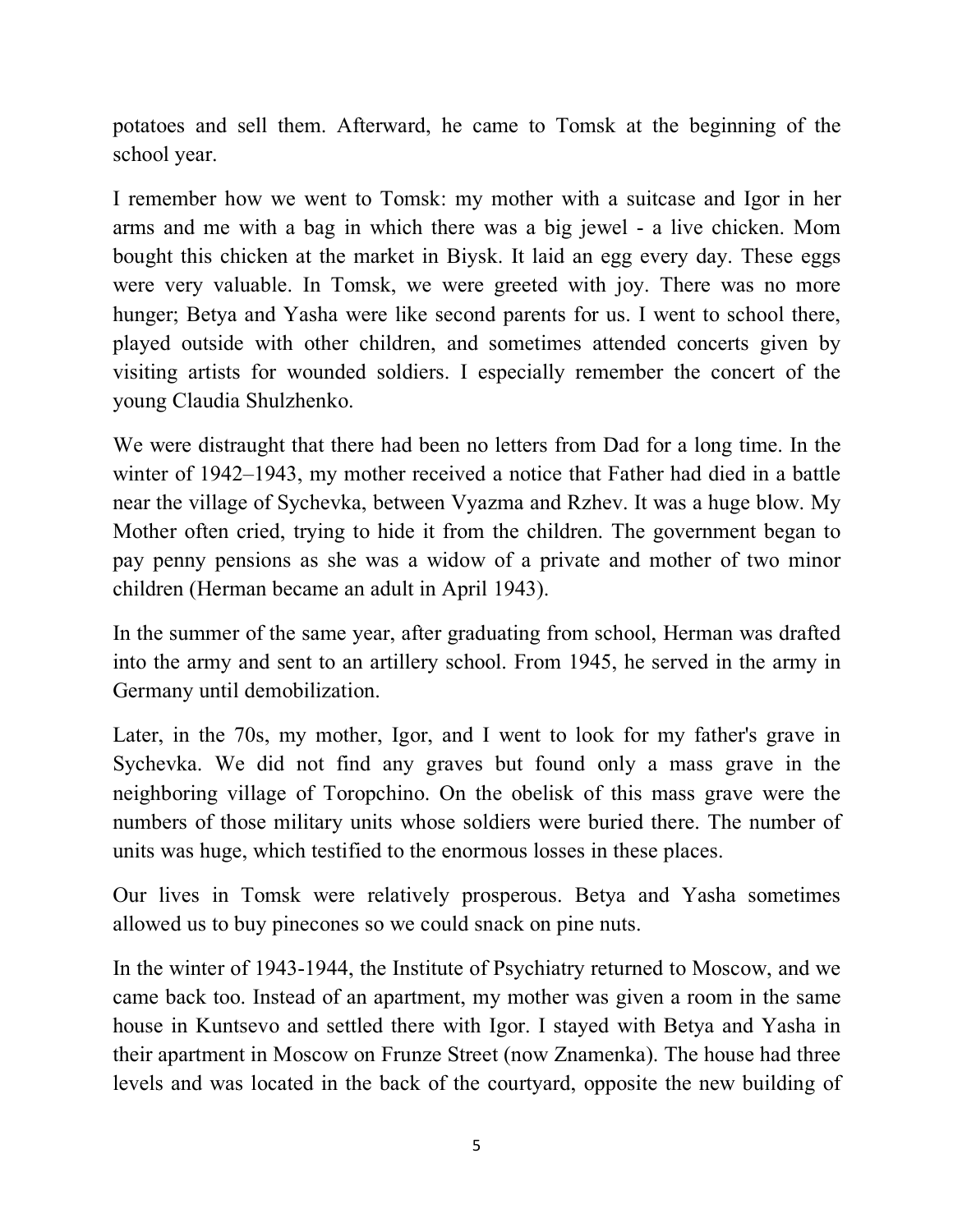the People's Commissariat of Defense. I went to study at school number 64, which was located next to my house. The school was small and had only Grades 1 to 5. Thereafter, in 1944, I was transferred to School No. 73 on Serebryany Lane on the Arbat. I studied there for two years. I was an active pioneer and was elected chairman of the squad council. I remember how enthusiastically we went to red square on May 9, 1945 for the Victory Day celebration.

## 3. 1945–1949

In 1946, I ended up in school number 59 on Starokonyushenny Lane on the Arbat. At that time, there was a good director, David Natanovich Rosenbaum. I liked our mathematics teacher, Tatyana Nikolaevna Fidelli. Another excellent mathematics teacher was Ivan Vasilievich Morozkin. Many warm words about him were written by Dima Arnold, the outstanding mathematician of our time, who studied with him. At this school, I found many friends with whom I still communicate. Additionally, Betya and Yasha decided that it was helpful for me to know English well. We looked far ahead! They found me a private teacher with whom I studied for one and a half years. In our school, English was taught by a teacher named Kurillo. She did not know English very well and often made mistakes. I foolishly pointed out these mistakes. This made her very agitated, and she often shouted," Khasminskii, shut up!"



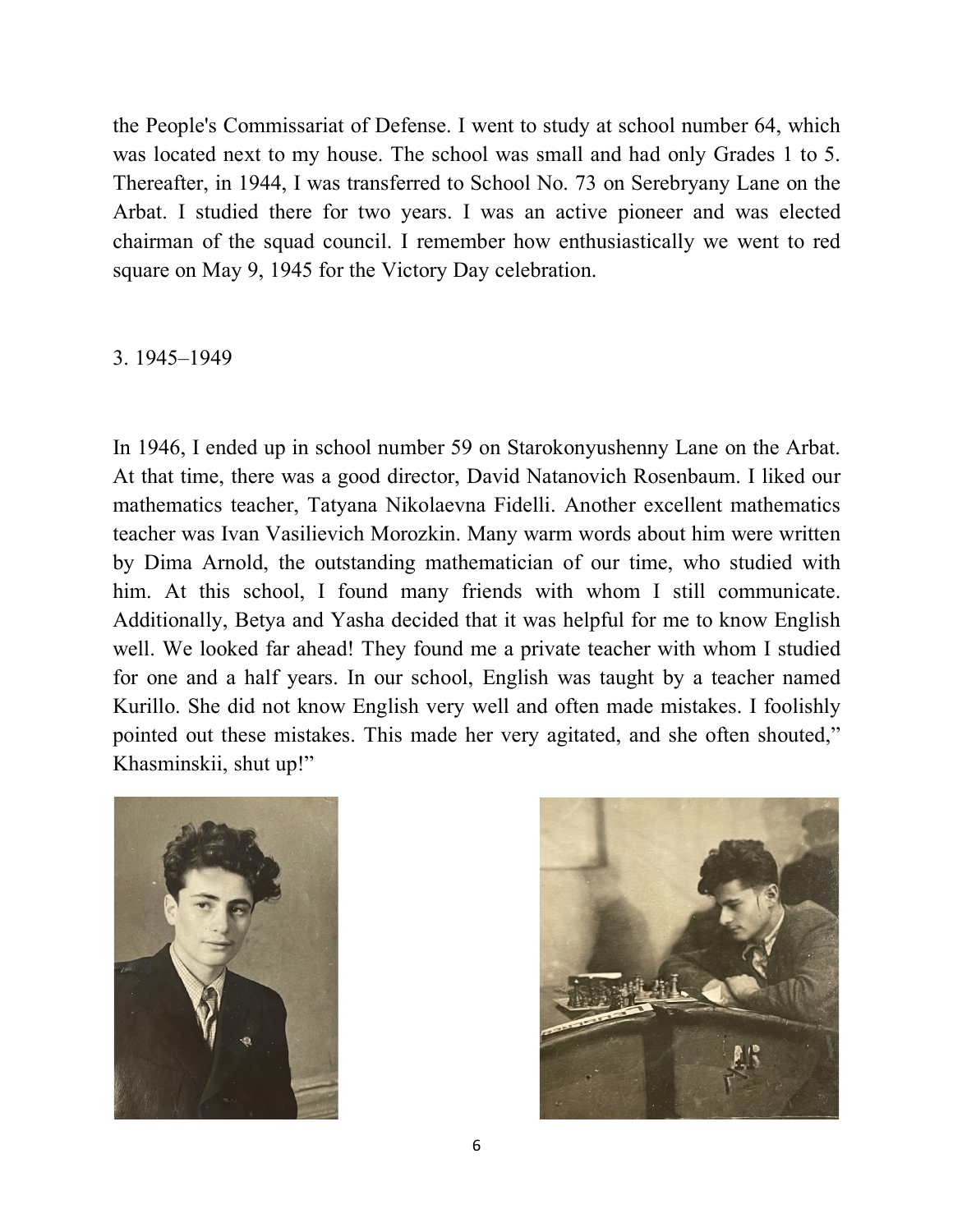Meanwhile, the anti-cosmopolitan campaign began in the country. It was a disguised antisemitic campaign in the USSR where jews were characterized as rootless cosmopolitans and were targeted for persecution. The school director was fired in 1948, and a mediocre official replaced him. Nonetheless, I continued to study hard. In 1949, I took part in the mathematical (second prize) and chemistry (third prize) Olympiads at Moscow State University. I did not receive all A medal at the graduation because I received B in English (from Kurillo). At the graduation party Kurillo quietly approached me from behind and said, "Well, Khasminskii, have I ruined your life greatly?" I disappointed her, as I answered sincerely: "Oh no, I don't give a damn about that!" I was confident in myself, and I believed that I could easily pass any exams, so I did not need a medal. The question was quite tricky: what major should I choose? I really liked mathematics, but in the 9th grade, I read Paul de Kruif's book "Hunters for Microbes," and I also wanted to hunt for them and become a microbiologist. I shared these thoughts with Uncle Yasha. It was a difficult time for him. He was forced to retire because he was denounced as a cosmopolitan Jew. He believed that in the current gangster environment (it was the time of the "Doctors' Plot"), mathematics was safer.

### 4. 1949–1954

I applied for the Faculty of Mechanics and Mathematics at Moscow State University. I was sure that I would successfully pass all the exams. Indeed, I passed the written and oral exams in mathematics with A's. At that time the teachers were honest, but in a year, especially selected examiners began to fill up the entrance exams in mathematics for Jews. I encountered many difficulties, I was asked additional questions in the physics exam, and I could not answer all of them. For example, what are clouds made of? I replied, "from water droplets". The next question was: Why do they not always fall to the ground? I did not know the answer and got C.

The chemistry exam was a different matter. I answered all the questions on the ticket and all additional questions correctly. However, the examiner sometimes said that my answers were not correct, dismissed my objections, and gave me C as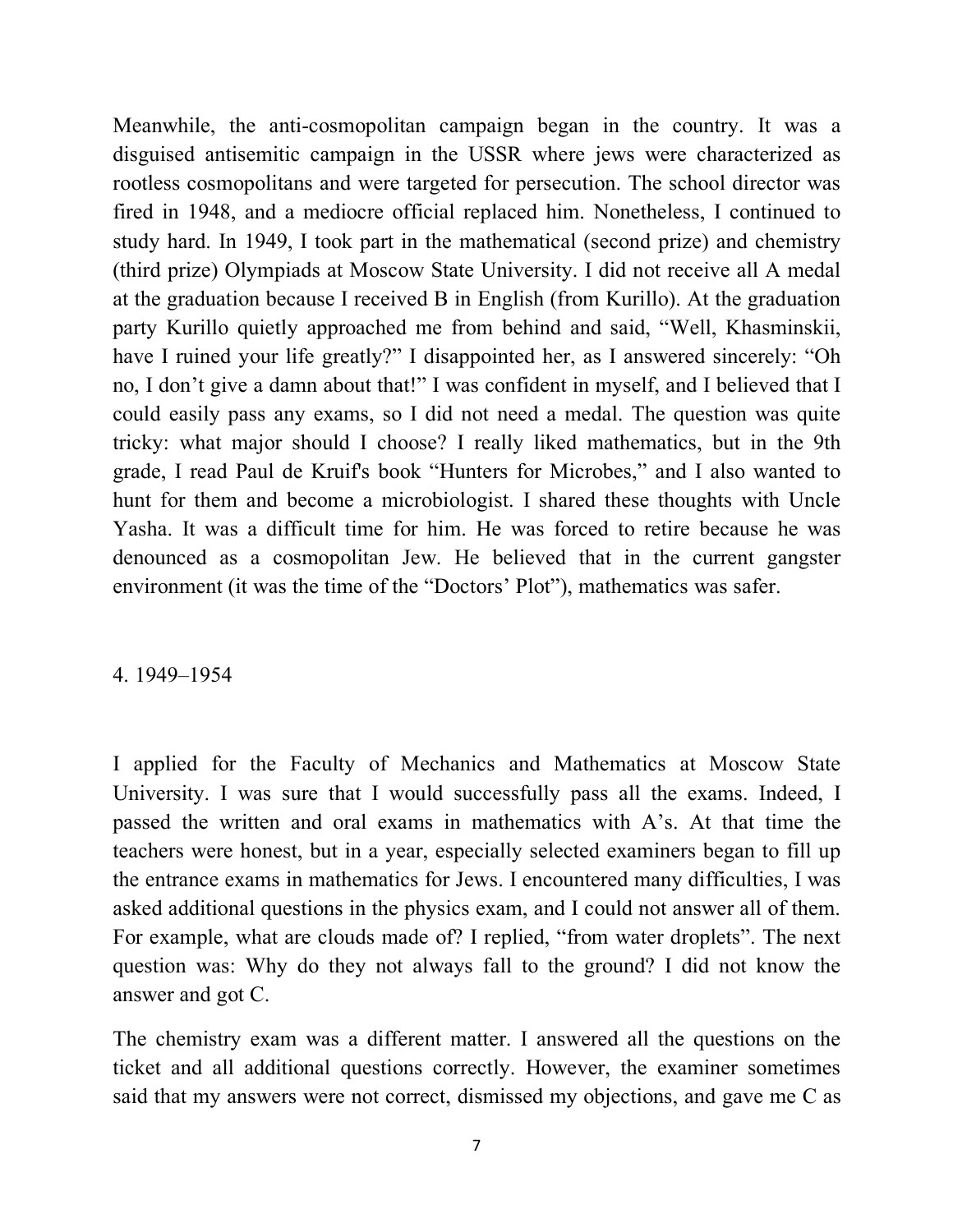well. I was outraged and immediately went to the Central Admissions Office where I reported everything. They told me that the Dean of the Chemistry Department who examined me could not be mistaken. Further, that if I insisted, they would arrange a second exam for me. However, if the result were confirmed, they would sue me for libel. Frustrated, I went home, where I told Betya and Yasha everything. They forbade me to "stick out," and I was forced to wait for what would happen (later, I learned that it was not the dean who examined me but the deputy dean for the administrative and economic section). In the end, I was admitted even with two C's.

I studied mechanics and mathematics with great pleasure. Excellent mathematicians taught us, like Kolmogorov, Petrovsky, Keldysh, and Khinchin. I was actively engaged in playing basketball along with my studies. There was an unfortunate accident during my basketball practice one time. My suit with all my documents was stolen from the locker room, so I had nothing to wear to class.

Thanks to my second parents, they immediately bought me a new suit, and the next day, I went to back to classes. This story had one positive result. I was an active Komsomol leader, but I got tired of this social work; I wanted to concentrate more on mathematics. At the Komsomol meeting of the faculty, I was nominated for the faculty bureau. I found a way out. I got up and said that I could not be a member of the faculty bureau since I was reprimanded for losing my Komsomol card (it was in my stolen jacket) and luckily, they let me go.

I want to tell you about one of my Komsomol activities, which for me had grave consequences. Our calculus seminars were conducted by Alexey Dionisovich Gorbunov. He was a weak mathematician, and sometimes his whole lesson was spent on calculating a single integral. Therefore, at the Komsomol meeting of the group, I suggested asking lecturer Tumarkin to give us another teacher, preferably Zoya Mikhailovna Kishkina, who was greatly praised by her students. The result was positive, and the next semester, we were given Kishkina. However, we did not know that Gorbunov was high up in the communist hierarchy of the department, and he remembered that.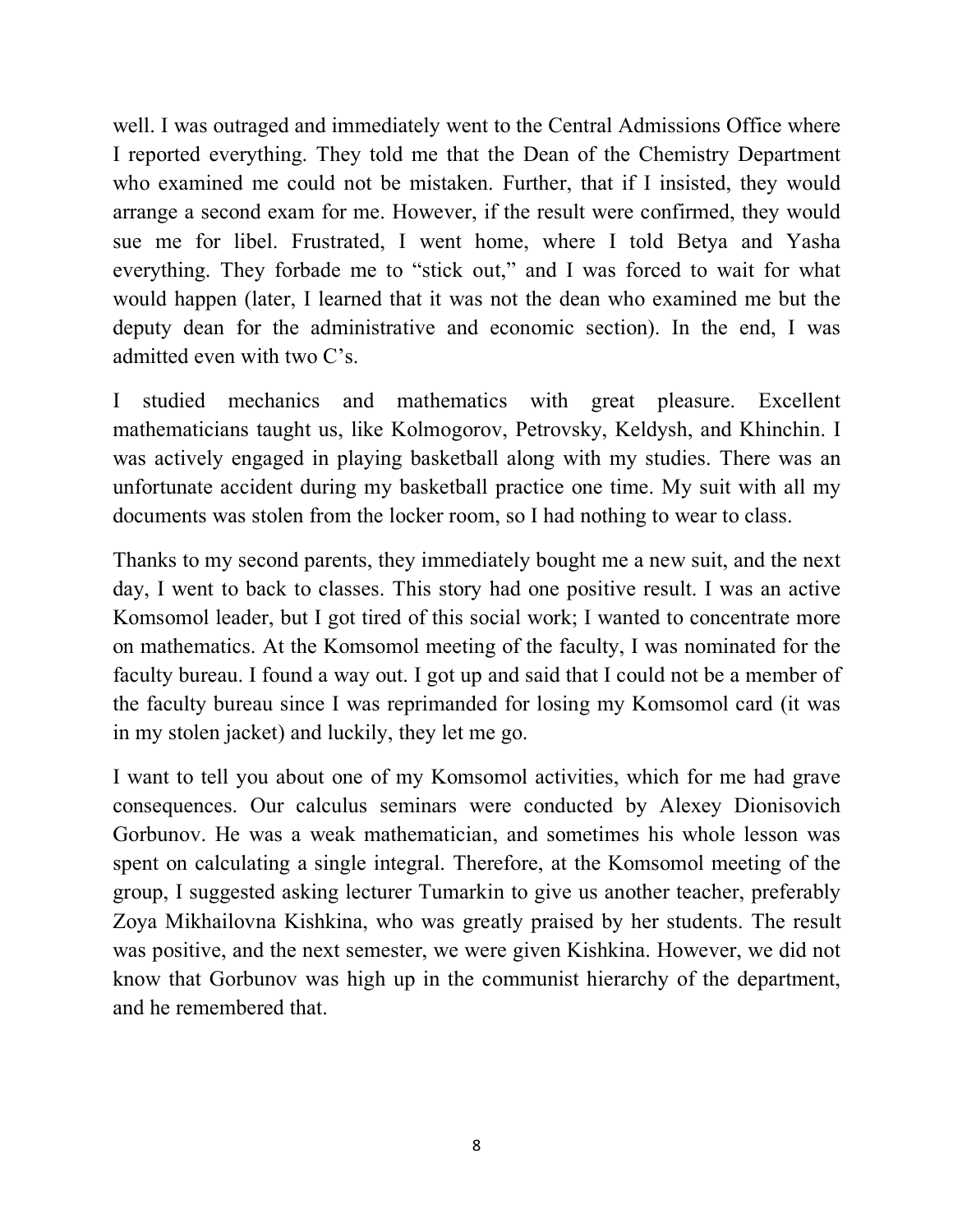

In my second year, I began to participate in Dynkin's seminar on Markov processes. This topic has become forever the main topic of my work. I read books by Feller and Doob with pleasure and made presentations at Dynkin's seminar on works on this topic. I successfully passed the sessions, and I remember one funny incident. Nina Karlovna Bari delivered lectures on the theory of functions of a real variable. At the end of the course, she said that the notes of her lectures could be used for the exam. I decided that in that case I did not need to prepare for the exam, and I did not. Bari took the exam together with Menshov. I, like the others, took a ticket, sat, prepared, and read the synopsis. About half an hour later,

Bari said that it was time to answer Menshov. I was not prepared yet. However, looking around, I saw that the girls from my group were not ready either. Thus, I decided that I would go first, although I had time to prepare only the first question of the ticket. I answered this question and mumbled something on the second question. Menshov began asking me additional questions, which I answered correctly. This went on for quite some time. Then Nina Karlovna came up to Menshov and told him in a theatrical whisper, "Dmitry Evgenievich, this is an excellent student!" To this, Menshov calmly objected: "Nina Karlovna, but I must be convinced of this!" As a result, after examining me for more than an hour, he still gave me an A.

I graduated from the Faculty of Mechanics and Mathematics in 1954, receiving an honorary degree. Moreover, I obtained some new results in the theory of diffusion processes included in my thesis and they were published in the journal called "Presentations of the Academy of Sciences of the USSR".

Dynkin invited me to his PhD Program. The Scientific Council of the Mechanics and Mathematics Department supported this recommendation, but the party committee of the faculty (Gorbunov) rejected it. Therefore, at the After Graduation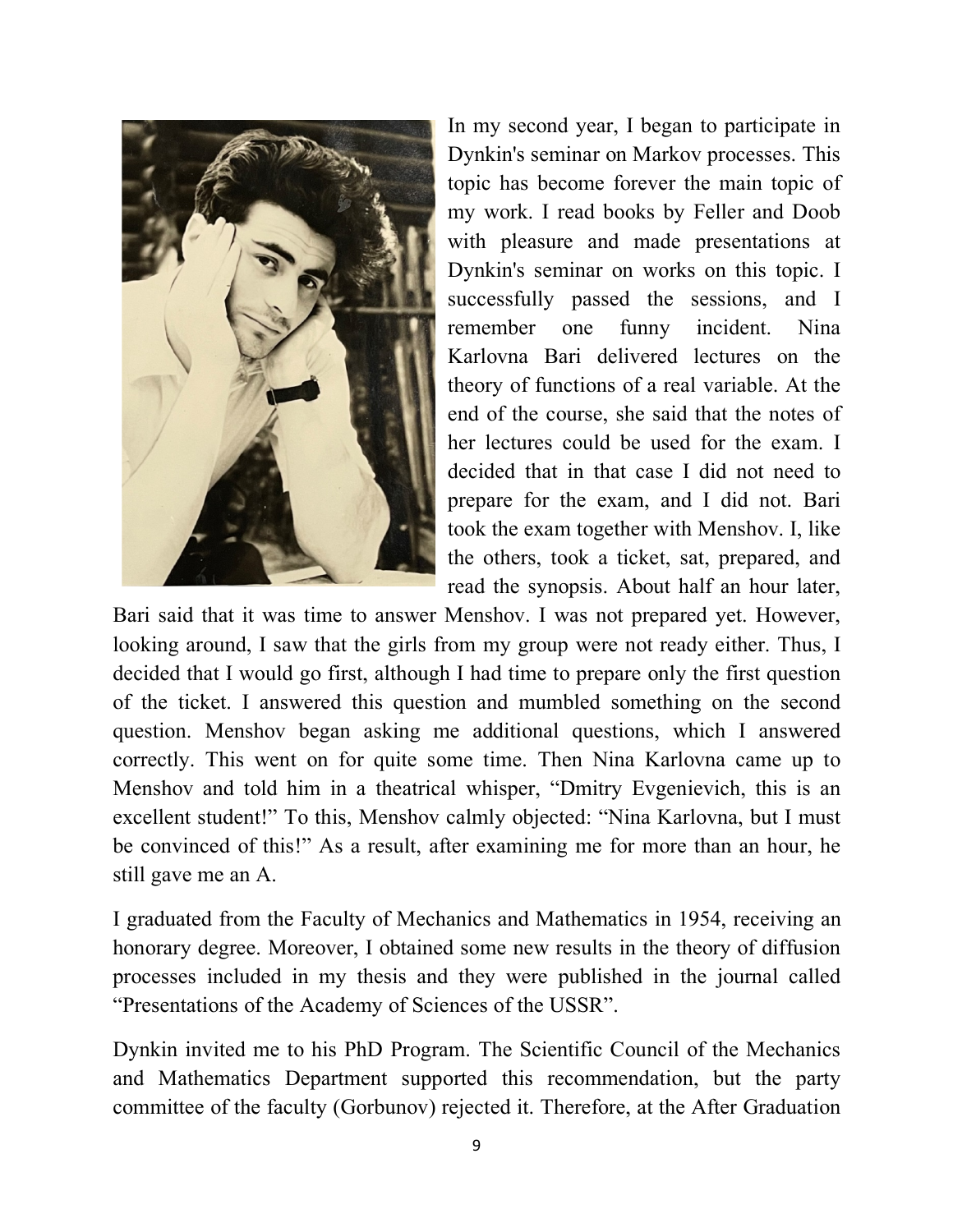Work-Placement Committee I was offered a place as an assistant in one of the Moscow universities. I did not immediately agree, and then the chairman of the commission, Slezkin, who was also the Dean, said, "You have to agree. We will not offer you anything else anyway." I forgot to mention that about six months before that, we all filled out a questionnaire, in which there was a question: do you have relatives abroad? I knew that my mother's brother emigrated to the United States in 1922 and my grandmother corresponded with him. Further, as an honest Komsomol member (and in fact, a fool!) I wrote in the questionnaire that my mother's brother had been living in the United States since 1922. Suddenly, shortly before the assignment, Kolmogorov called me (at that time, he oversaw the mathematics department) and asked if my mother's brother had left for the United States with or without permission. I honestly answered that I did not know since it was nine years before my birth. Andrei Nikolaevich was embarrassed and did not ask anything else. Based on Dynkin's suggestion, I realized that he wanted me to get a place in graduate school. There was nothing exceptional in my rejection. Almost all students with a Jewish surname were not admitted to graduate school. For example, Robert Minlos was a brilliant student. He was recommended for graduate school by Gelfand but he was assigned as an assistant at the Forestry Institute. However, my case was still unique, I believe, thanks to Gorbunov: when I arrived at my destination, I was told that they did not need an assistant in mathematics (the head of the department of mathematics was the sister of the famous antisemitic academic Vinogradov, director of the Mathematical Institute of the Academy of Sciences of the USSR). Thus, even with my honor diploma, I was left without a job.

#### 5. 1954–1962

For a couple of months, I went to various educational and research institutes searching for work, but they did not get me anywhere. In the end, I managed to get a job as a math teacher in a secondary school. This school was in the Kiev region of Moscow not far from the chemical factory, and most of the students were children of the workers of this plant. They were poor children, and not everyone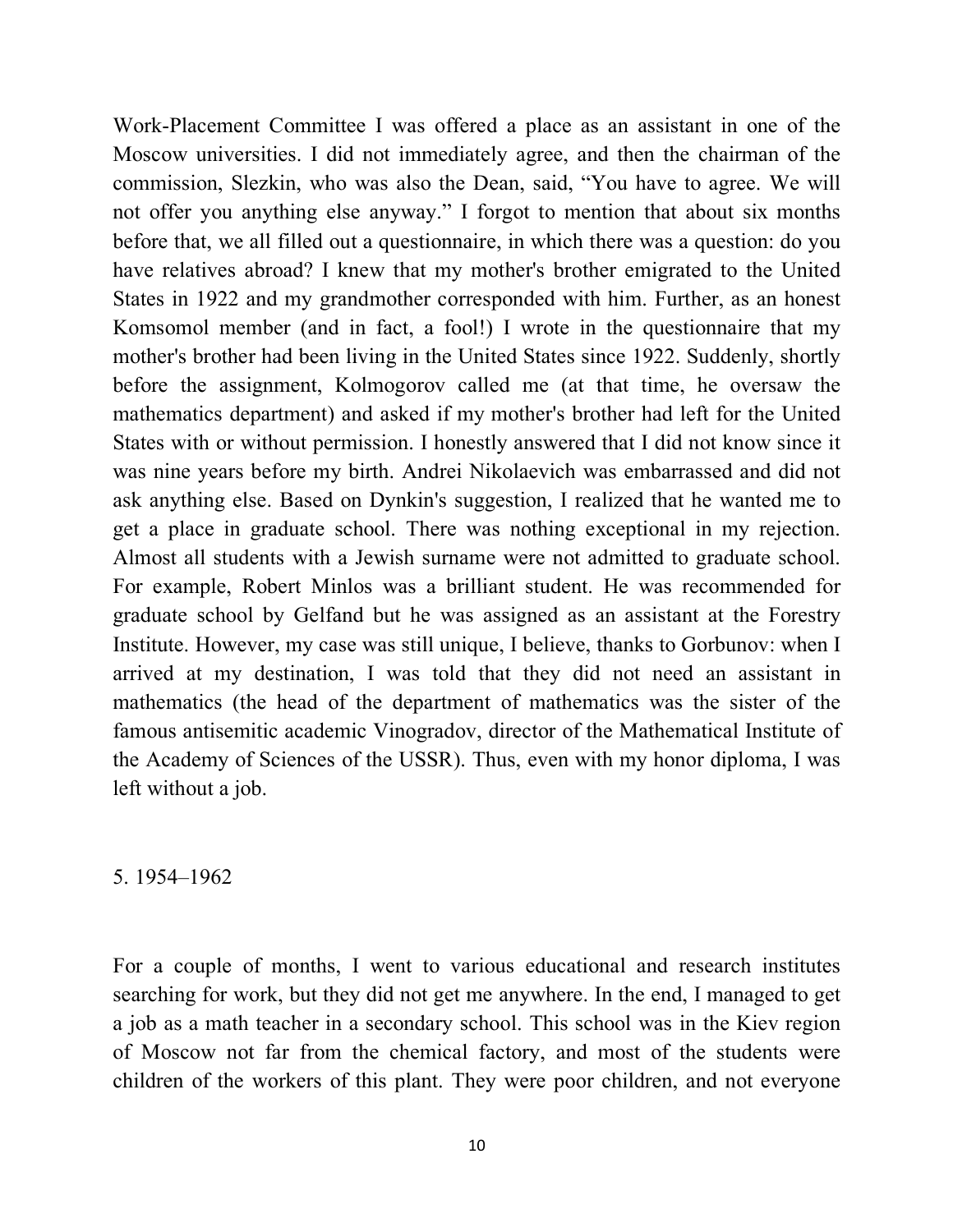tried to study well. I was a rather strict teacher; I gave D' to those who did not want to study and did not do their homework. One day, the father of a boy came to me and said, "They teach tigers in the circus, but you cannot teach children!" The headmaster was also unhappy and tried to get rid of me. Despite this, I had good relations with most children, and I even organized a Sunday hike with them. We hiked and stopped occasionally to build a campfire and rest around it.

In my free time, I continued to study mathematics, attended seminars and lectures at Moscow State University, wrote a scientific work, and was invited to a conference on the Theory of Probabilities in Leningrad. The conference was in June when school ended, and I just had to be the exam assistant. I talked with the other teacher and he agreed to replace me when I was in Leningrad. However, the director did not allow me to do that, and I decided to look for another job (after all, this was the first scientific conference where I was supposed to give a presentation). Soon, I found an evening school for working youth, not far from home. The director was very happy to sign my resignation form, and at the start of the new academic year, I began to work at the new school. In this school, I worked for the academic year of 1955-56. During this year, the situation in the country changed dramatically: the 20th Congress of the CPSU was held with a report by Khrushchev on the personality cult of Stalin. Antisemitism began to decline. Gelfand managed to take my friend Minlos to the PhD program at Faculty of Mechanics and Mathematics at Moscow State University, and Robert offered me his place at the Forestry Institute.

The Head of the Department, Nikolai Vladimirovich Efimov, was an incredibly good person. He took me, and I happily worked in Lestech for six years, first as an assistant, and then, after getting my PhD, as an assistant professor. The atmosphere in the department was wonderful! A few years later, the situation worsened when Efimov became the Dean of the Faculty of Mechanics and Mathematics of Moscow State University, and he had to leave Lestech. This was his most challenging job. He died of a stroke at the age of 72, after about 20 years as dean of the Faculty.

In 1954, I married my classmate, Lena Ankudinova, immediately after graduating from Moscow State University. Unfortunately, this marriage was not successful. Lena and I did not have complementary personalities and we often quarreled. One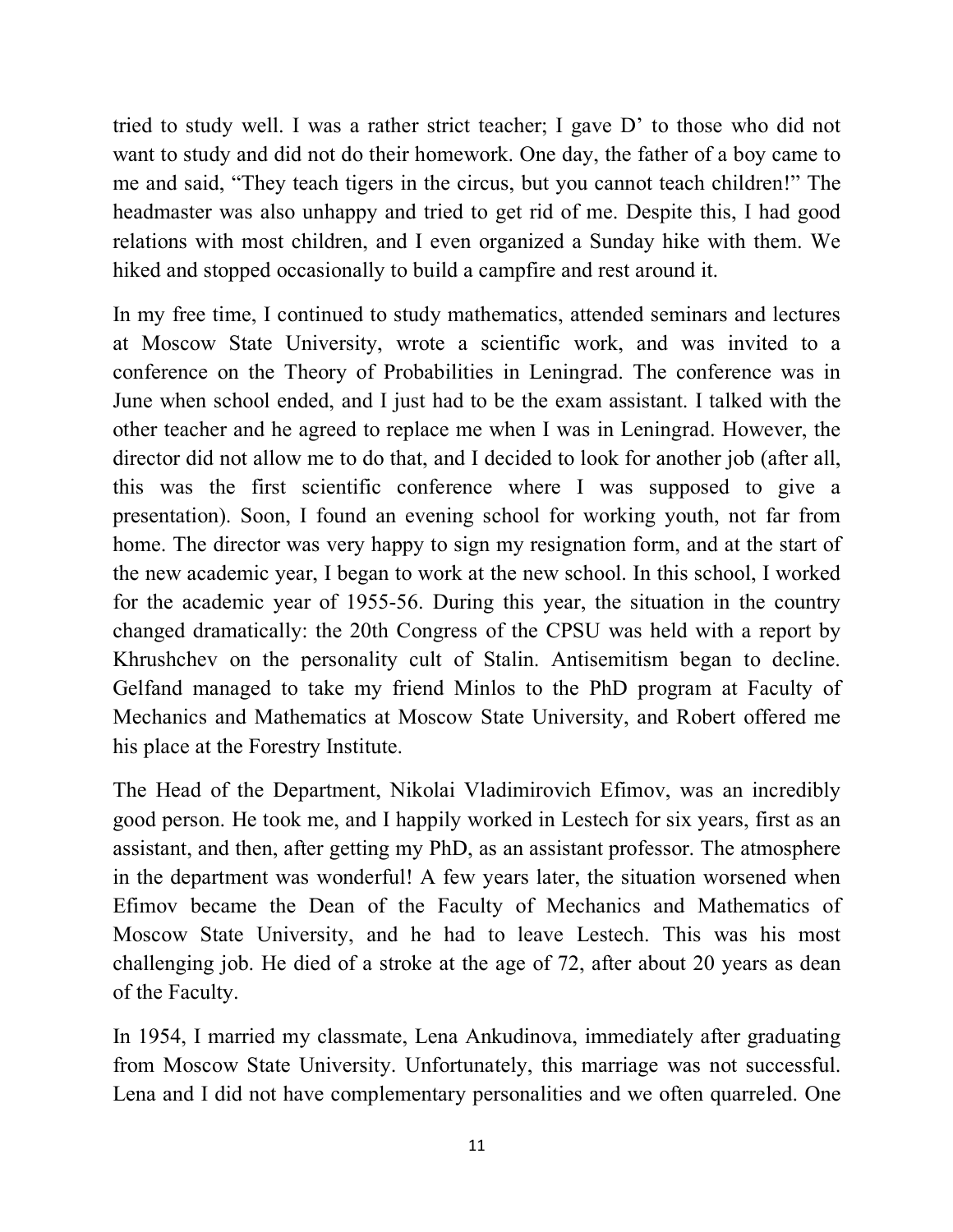day in 1962 she kicked me out of the house. Despite this, I am incredibly grateful to her for giving birth to our two sons, whom I love very much. After the expulsion, I stayed on the street and came as a "gift" to my mother, when she lived with Herman's family.

In the spring of 1962, I returned from a seminar at Moscow State University with Mark Pinsker. He suggested that I try to work at the recently created Institute for Information Transmission Problems (IITP) of the USSR Academy of Sciences where he oversaw the laboratory. I decided to try just doing science work as it was more interesting to me than teaching students who were not always diligent. I was offered the position as a senior research fellow at Pinsker's laboratory. The director of the institute was the academic Kharkevich, and his deputy was Ovseyevich. They created an excellent environment for scientific work, and I am happy to have worked at the IITP for about 40 years.

During this time, I was doing a lot of mathematics, particularly the theory of stability for stochastic differential equations. As my volunteer work, I created a seminar for students in the mechanics and mathematics department of Moscow University.

# 6. 1963–1979

In March 1963, my cousin, Rafa Ritman, organized a ski trip to the mountains of Cheget. On the way there I met Lida on the train. I liked her. We began to date, and in June of the same year, we moved in together. We rented a room in a communal apartment. Since then, we have been together, and I found a real family. In 1965, our daughter Anya was born, and we were happy. We entered a housing cooperative, using money given to us by Lida's father (Mark Yakovlevich). My mother moved in with us and took care of our daughter's upbringing. They loved each other very much. However, there were also problems. The fact is that we had little money because a third of the salary went to alimony. Thus, I also had to work as a part-time professor at the Mining Institute, the Medical Institute, and, for the longest time, at the Institute of Communications. At the same time, I published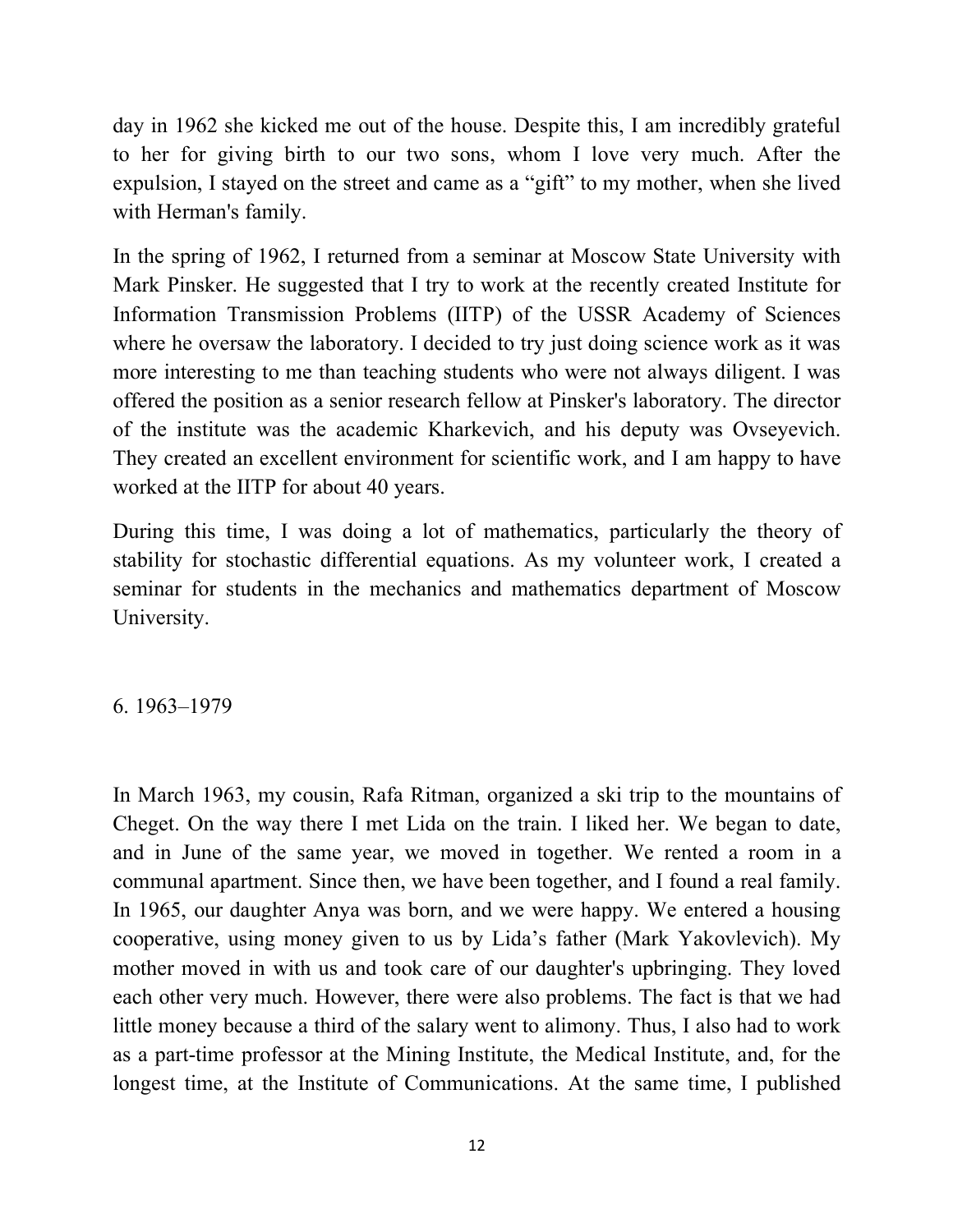quite a few scientific papers and mentored my first graduate student, Misha Nevelson, who later became a close friend. They began to invite me to scientific conferences abroad, but the Academy of Sciences of the USSR did not permit these trips. However, in 1967, I was unexpectedly offered the chance to go to Czechoslovakia for three months. I was happy to work with colleagues in Prague, but there was an apparent negative attitude toward the USSR on the part of many residents. For example, one evening, I was getting home from another part of the city, and I needed tram No. 7. Using my broken Czech language, I asked the girl who was next to me: "Where is the stop for tram No. 7?" (I had a Czech-Russian phrasebook with me).

She replied in good Russian: "I don't understand a word in Russian."

During this business trip, I wrote a paper "On the principle of averaging the Itô's stochastic differential equations." Although this work was published in 1968 in a not very popular Czech journal "Kibernetica" (I sent it there because I wrote it in Czechoslovakia), it became one of my most-cited articles. This work was highly appreciated by the famous mathematician Papanicolaou, who initiated my invitation to work in the USA.

In general, I will describe some of the topics in my scientific research. The first topic was the probabilistic representation of solutions to boundary value problems for linear parabolic and elliptic differential equations. Today, it is a common knowledge, but in 1955, when I published my first paper on this topic, it was quite new. Another topic is the study of stability conditions for the trajectories of Markov processes. I was working on that from 1962 to 1967, and in 1969 I published the "Stochastic Stability of Differential Equations" book on this topic (in 2012, the 2nd edition of this book was published in English). The next topic of my research was stochastic differential equations with a small parameter and related results for parabolic and elliptic differential equations. This includes, in particular, the results of the averaging principle mentioned above. I deeply regret that I did not write a book about these studies, as I got very involved with other tasks. One of these problems is the study of stochastic approximation and recursive estimation for time-continuous Markov processes. Nevelson and I wrote together the "Stochastic Approximation and Recursive Estimation" book on this topic.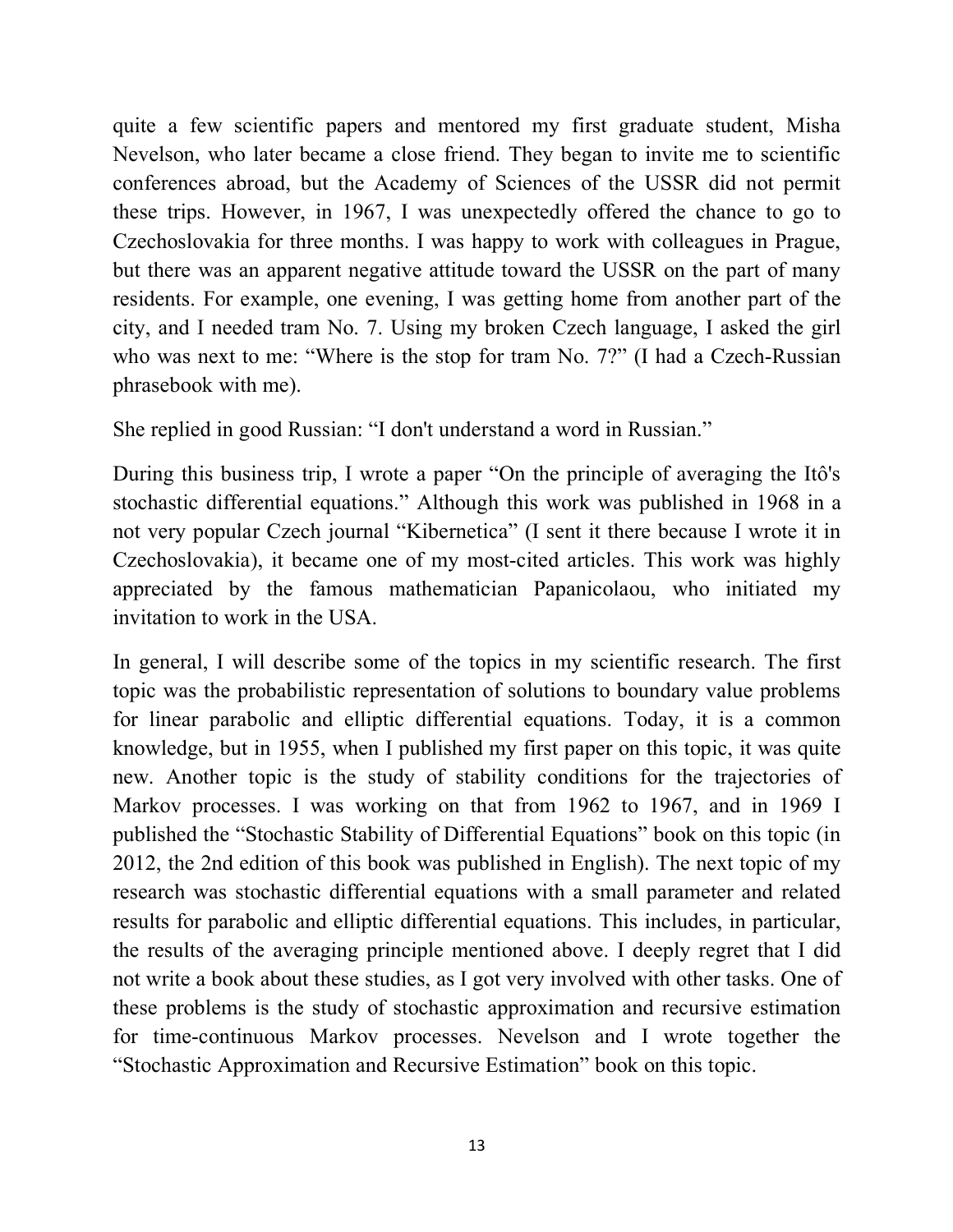The last topic I want to write about is the problem of statistical estimation. In the late 1960s, I organized a seminar on the issues of statistical analysis at IITP. In this seminar, we studied the work of Le Cam, Hajek, and others. We also studied the concept of local asymptotic normality (LAN).

At a conference on probability theory in Dilijan, I met the mathematician from Leningrad Ildar Ibragimov. I shared my thoughts on how the ideas of LAN can be used to study the properties of statistical estimates. We decided to do this together. The results of these studies were a relatively large series of joint works that culminated with the book "Statistical Estimation. Asymptotic Theory", which was published in Russian in 1979 and in English in 1981.

After this short and incomplete list of areas of my scientific work, I return to the memories of life. I was pleased with my position at IITP. I worked with problems that were interesting to me, had postgraduate students, attended seminars at Moscow State University and the mathematical institute. After 1967, I went to conferences in the socialist countries (Czechoslovakia, Hungary, East Germany, Bulgaria). In 1970 I was even a member of the IITP delegation at the Information Theory Conference in Amsterdam! Later, I was also invited to Western countries for conferences, but the foreign department of the Academy of Science did not permit these trips.

A few words about graduate students: as I wrote above, my first graduate student was Nevelson, who worked successfully and wrote a book (in co-authorship with me), but at some point, he became interested in business and left mathematics. In total, I had 10 graduate students in Russia (for comparison, three graduate students in the USA in 20 years of work).

The graduate students were from Moscow and other cities, including Vladivostok. The most talented, undoubtfully, is Yura Golubev. He made a significant contribution to statistics and continues to work successfully at the University of Marseille (France). Some of my graduate students also became famous scientists and worked or continue working in different countries. Boris Levit works at the University in Canada, Sasha Samarov works in the United States. Marat Burnashev worked in Japan for several years, Volodya Kolmanovsky worked in Mexico, Yura Kutoyants works in France, and Betty Lazareva works in US.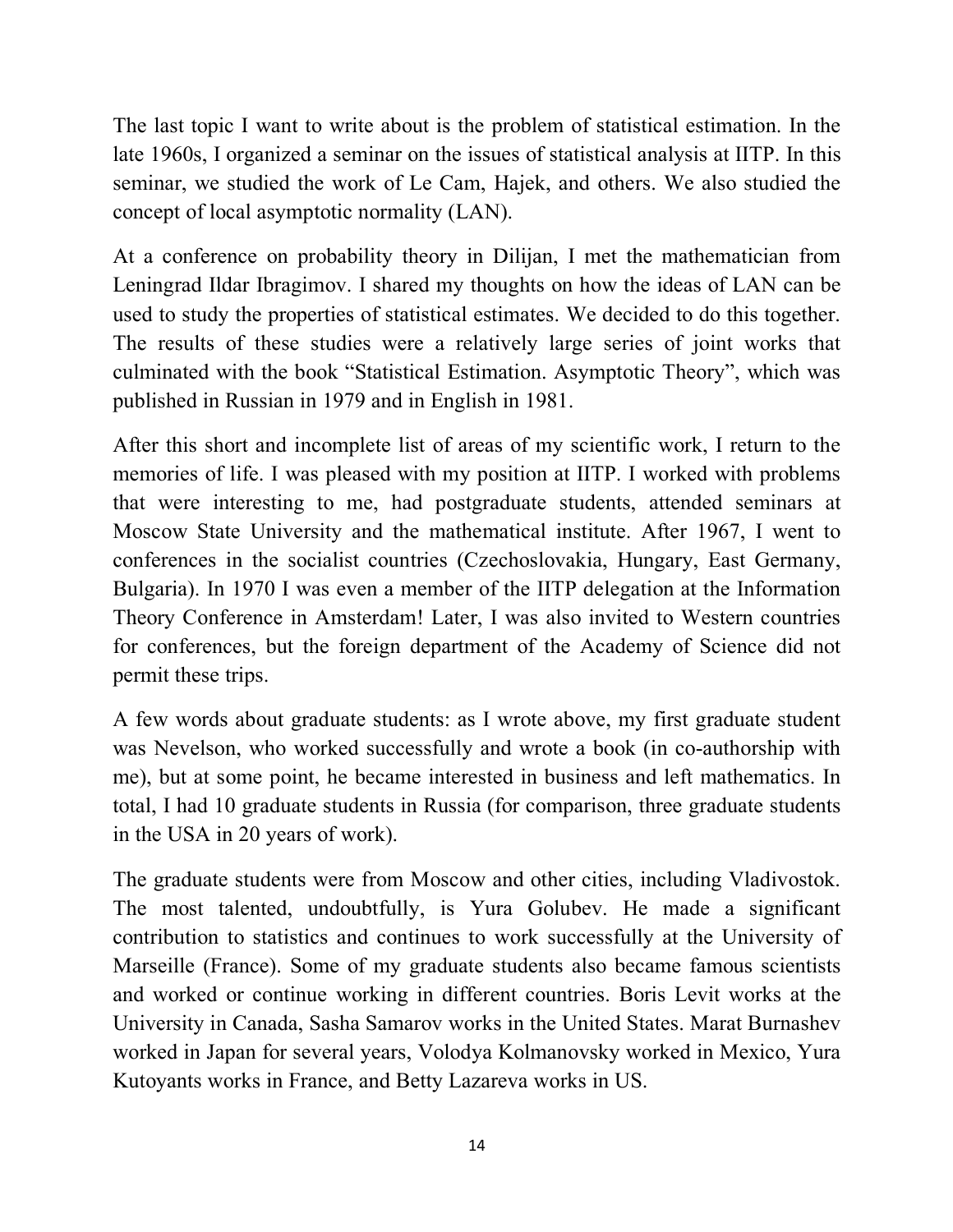#### 7. 1980–1992

In the late 70s, the situation somewhat softened, and the Academy of Sciences approved my trip to France to give lectures at the Paris Sud University. In the past they had often invited me to participate. However, after the entry of our troops into Afghanistan at the end of the 70s, everything changed; the business trip was cancelled. The situation changed only after Gorbachev's perestroika.

In 1987, I went on a business trip first to Holland and then France. I was well paid in Paris Sud University, but before leaving, I filled out a paper according to which I could keep no more than 10 or 15 dollars a day (I do not remember exactly), and the rest of my salary must be returned to the USSR Academy of Science. I did exactly that to the surprise of an official in the International Department of the Academy of Science. He asked: "Do you want the vice president to send his wife to Paris one more time?!" But I hoped that my honesty (stupidity!) would help me travel to conferences abroad in the future. It turned out to be unnecessary. The situation had changed dramatically in the country, and there were no longer any obstacles to travel overseas. In 1989, I received an invitation to a conference in Berkeley, USA, dedicated to the 65th birthday of Professor Le Cam. This was my first visit to the USA, and after the conference, I visited several other universities. I was offered six months position as a visiting professor at the Michigan State University in East Lansing. I agreed in the hope that this would greatly help to improve the financial situation of our family: all the children had grown up, there were grandchildren, and I wanted to help everyone. Furthermore, my eldest son, Sasha, emigrated to the United States in early 1990, so I wanted to spend some time with him. Lida and I came to East Lansing, where I worked from September to December 1990. The lectures went well, and relations with colleagues were good. Additionally, I received an invitation to make a presentation and later received the offer for a Tenure Track Professor position at Wayne State University in Detroit. I refused the last offer as I did not plan to leave Russia for long periods of time. I also received an invitation to come back to Lansing for the 1991-1992 school year, and I accepted that offer. Before coming back to Moscow, Lida and I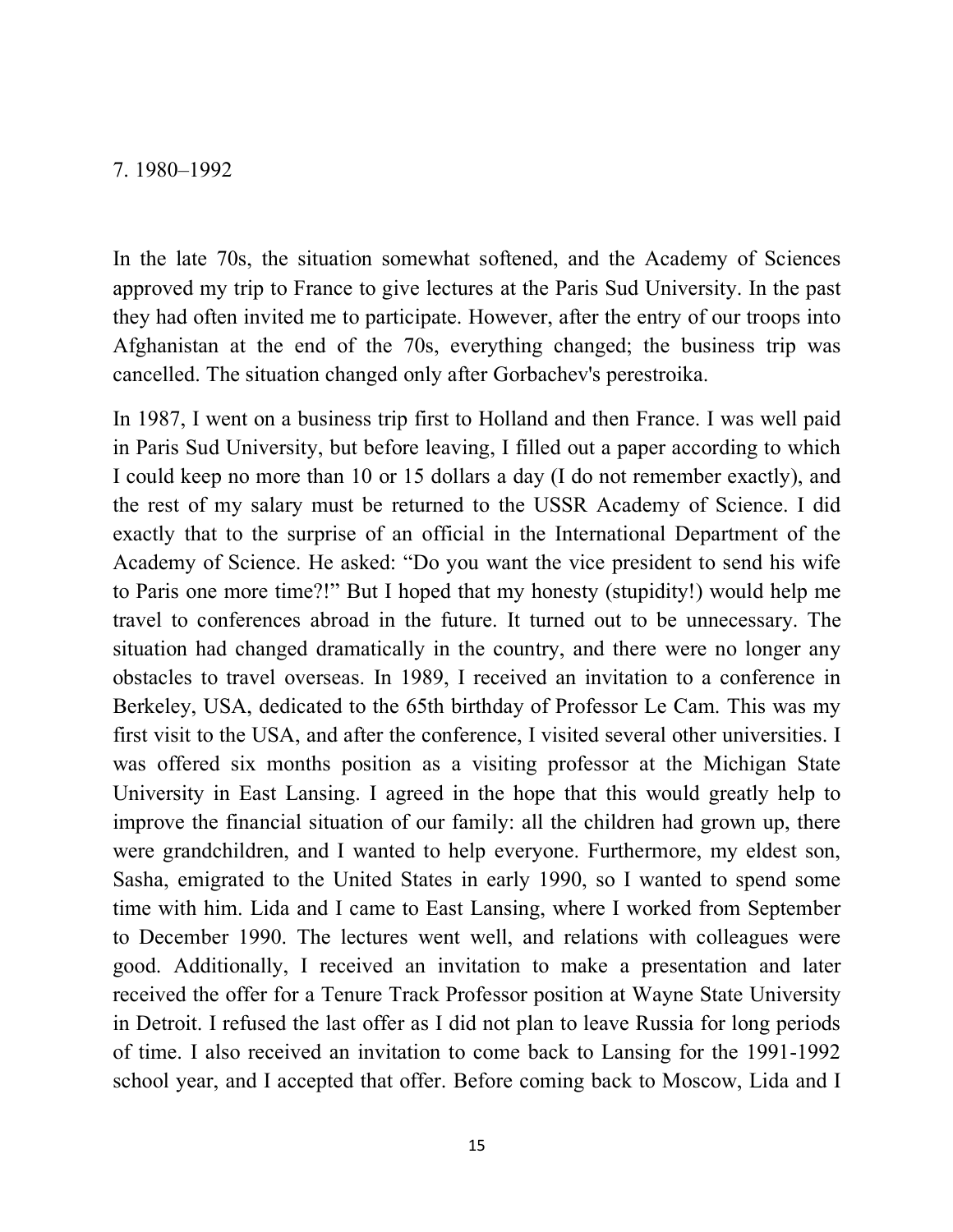decided how to spend our dollars. We decided to buy a VCR with a video camera to sell in Moscow and not have money problems. We did that, and it was helpful!

However, upon our arrival to Moscow, a big surprise awaited us: our daughter Anya announced that she and her husband had applied for emigration to Australia and received permission. So, if I couldn't help them go to the USA (which was, of course, better), they would go to Australia. In reality this meant that we were losing our beloved daughter forever. Of course, I decided that I would try my best. Here, I must make a digression to explain Anya's motives.

She faced anti-Semitism in the USSR many times. Let me give you two examples.

After graduating high school in 1982, she wanted to apply to Moscow State University, department of Computational Mathematics and Cybernetics (CMC). I dissuaded her because I knew that a person with a Jewish last name could not enter there even though Anya was a good student. However, she insisted on her choice, and with the help of friends, we found a good tutor for her, who worked at the CMC. He liked her progress and worked with her successfully. After a written examination in mathematics, Anya came home satisfied and said that she had answered all the questions. However, her tutor called me and said that Anya had been included in the list of those who would be "receiving all C marks" no matter what they did and would not be accepted at the CMC. He told me that this could only be prevented by the intervention of an influential person at CMC. I tried to get in touch with Prokhorov, the head the Mathematics Department at CMC, but he did not answer my calls. Anya was given a C for her written work, and everything was underlined and crossed out in red ink, which marked mistakes they found and did not explain. After that I convinced Anya that if she received a C in the oral exam, she would quit this pursuit and would submit her application to the Department of Applied Mathematics at the Moscow Trasport University (MIIT) instead. The entrance exams at MIIT were performed a month later. Thus, it happened, and Anya submitted documents to MIIT.

The second case occurred during the examination at MIIT. In the written exam in mathematics, she was given a C again. Fortunately, our friend Volodya Gaposhkin worked there and went with her to the appeal and proved to the commission that this assessment was unfair. Consequently, Anya entered and successfully